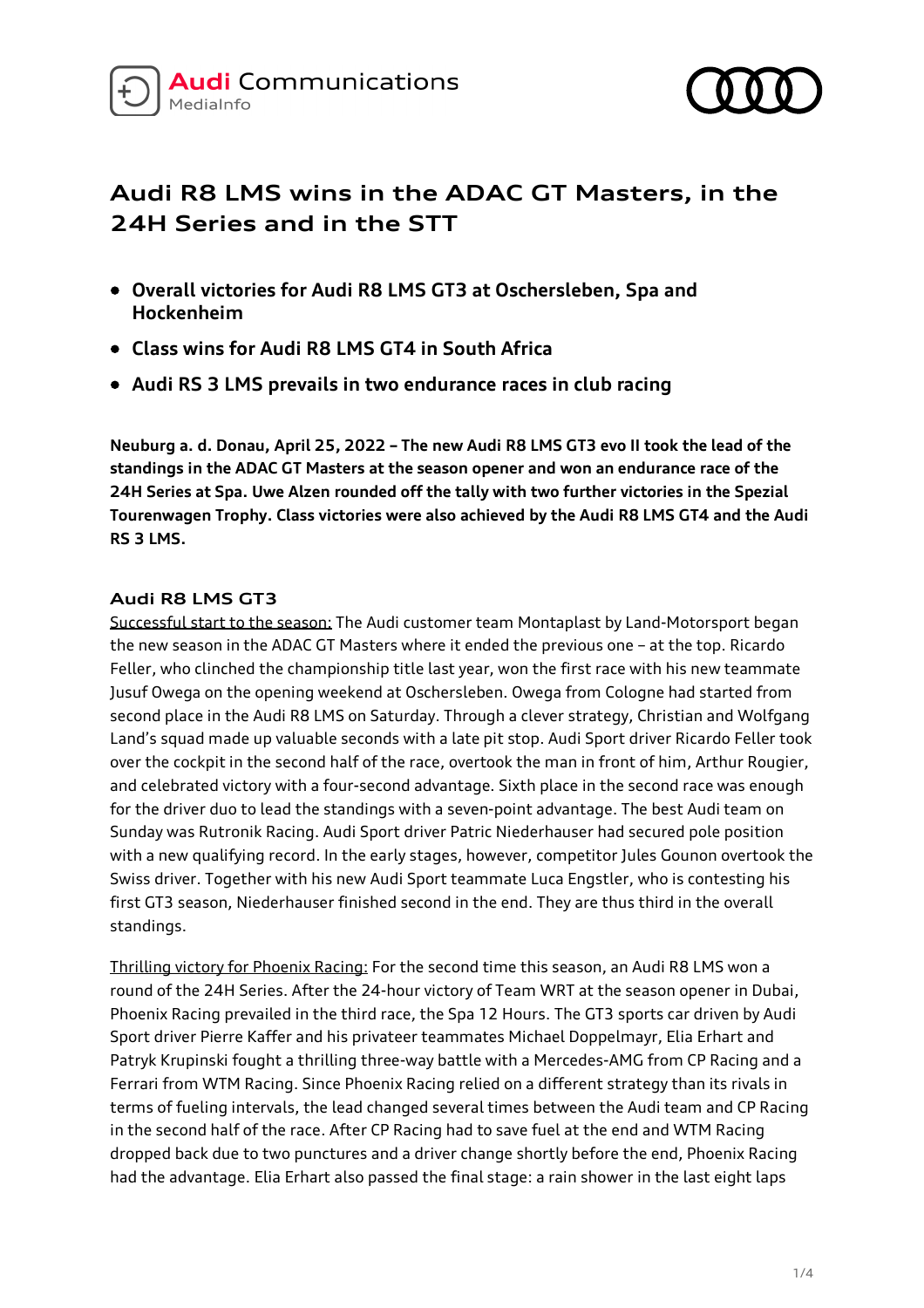



demanded everything from the drivers. Doing the final stint in the easily controllable Audi R8 LMS, the driver from Franconia remained uncatchable even on slicks and won with a one-lap advantage. Third place in the GT3-Am classification went to the Audi customer team Car Collection Motorsport with drivers Dr. Johannes Kirchhoff, Max Edelhoff and Tim Müller, who had led the race for a time.

Uwe Alzen unbeaten: Audi customer Uwe Alzen continued his winning streak in the Spezial Tourenwagen Trophy. On the second race weekend at the Hockenheimring, the veteran in the Audi R8 LMS again won both sprints. At the first start, Alzen's brother Jürgen initially took the lead in the Ford, but the two-time champion regained the lead in the Audi on the second lap and won by 16 seconds. In the second race, Uwe Alzen's fourth win of the season was not in doubt after his brother retired with a technical problem.

Two successes in South Africa: Marius Jackson enjoyed a successful second weekend in the G&H Transport Extreme Supercars race series. The South African won his class in the GT3 version of the Audi R8 LMS in both sprints at the Zwartkops circuit. In the second race, he finished third overall.

## **Audi R8 LMS GT4**

Class wins at Zwartkops: Kwanda Mokoena contested the second race weekend of the G&H Transport Extreme Supercars in South Africa in the Audi R8 LMS GT4. In both sprint races at the Zwartkops circuit, which lasted 15 laps each, the privateer driver won his class in the productionbased model. He finished in the top ten of the overall standings in each case.

#### **Audi RS 3 LMS (TCR)**

Double victory for the Scandinavians at the Nürburgring: The two Audi customer teams Max Kruse Racing and Møller Bil Motorsport with their Scandinavian driver teams had a firm grip on the TCR class on the second race weekend of the Nürburgring Langstrecken-Serie. The two Danes Peter Hansen and Lars Nielsen won this touring car class with an Audi RS 3 LMS by 1.54 minutes. Second place went to the three Norwegians Håkon Schjærin/Kenneth Østvold/Anders Lindstad. In an Audi fielded by the Norwegian team Møller Bil Motorsport, they put a gap of 6.15 minutes between themselves and their pursuers in a Seat over the course of 25 race laps on the Nordschleife.

Class success in club racing: Jesper Henriksen/Frederik Vodder celebrated a class win in the second round of the DMV NES 500. The two Danes covered two more laps in the Audi RS 3 LMS on the Zolder circuit over the course of three hours of racing than their pursuers in a VW Golf GTI.